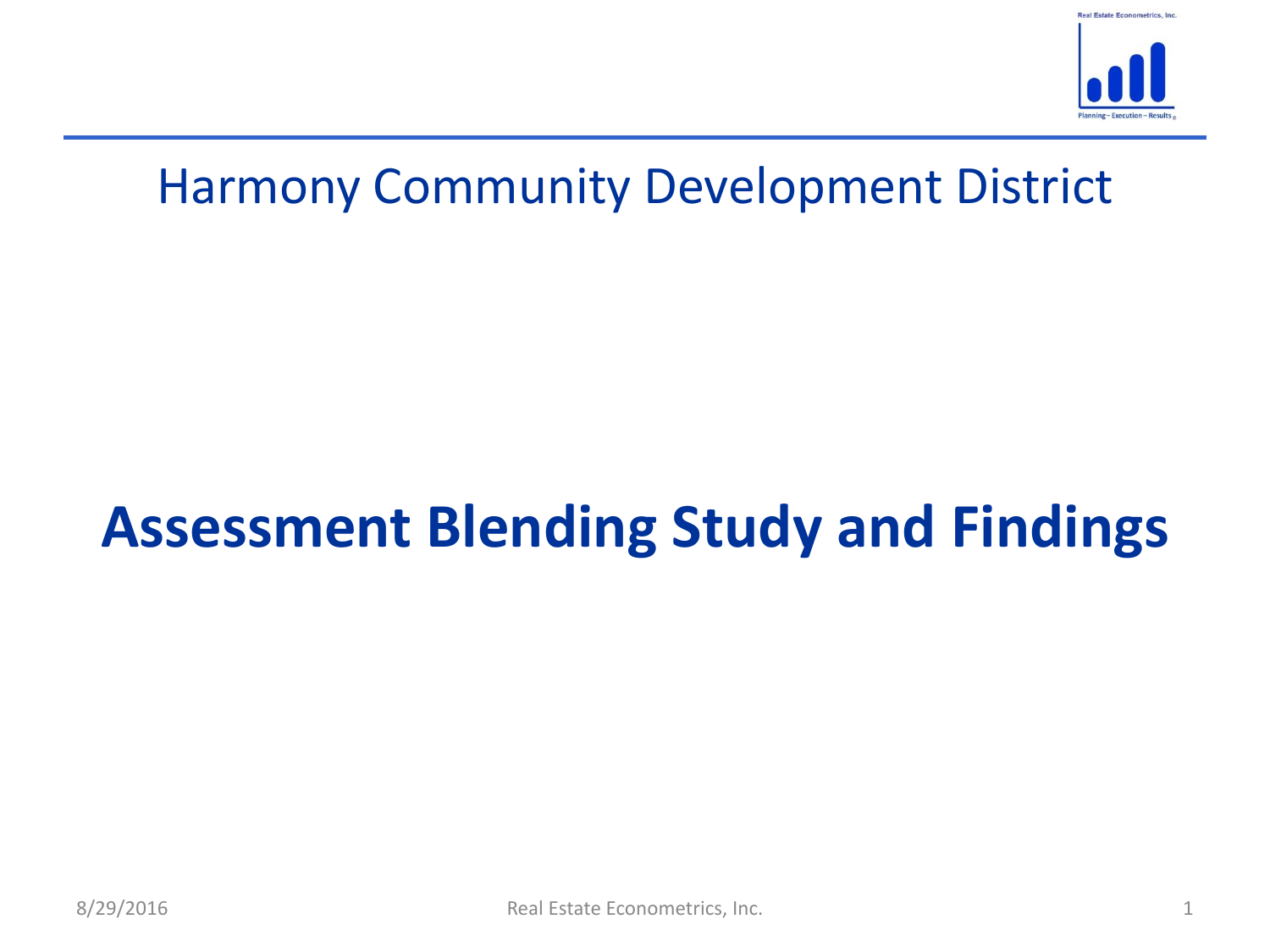

# **Background**

- Parcel H-2
- Debt apportioned on 17.82 Acres. Lake not developable. Net developable is 10.13 acres.
- Maximum annual debt service level per unit on H-2 exceeded \$2,000 per unit threshold as set in the District's Master Assessment Methodology.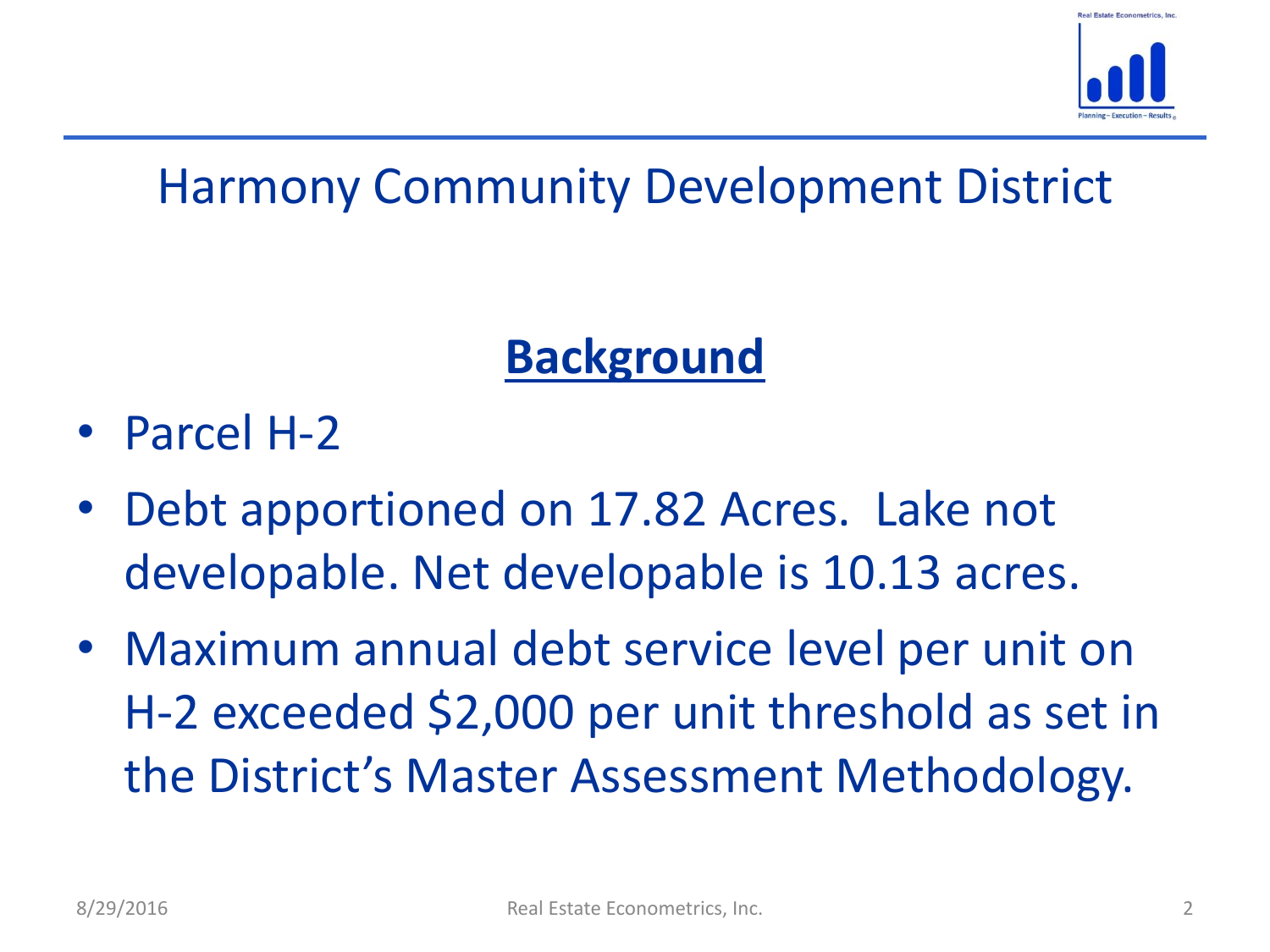

#### **Background, cont.**

- January 2016 District Board Meeting.
- Blending of H-2 non-developable acreage debt apportionment to Parcels H-2, F, A-2, and M.
- Currently 40 homesites and 11 residents on Parcel H-2, 66 homesites and 8 residents on Parcel F, Parcels A-2 & M are not platted to date.
- REEI asked to review validity of blending and make recommendations.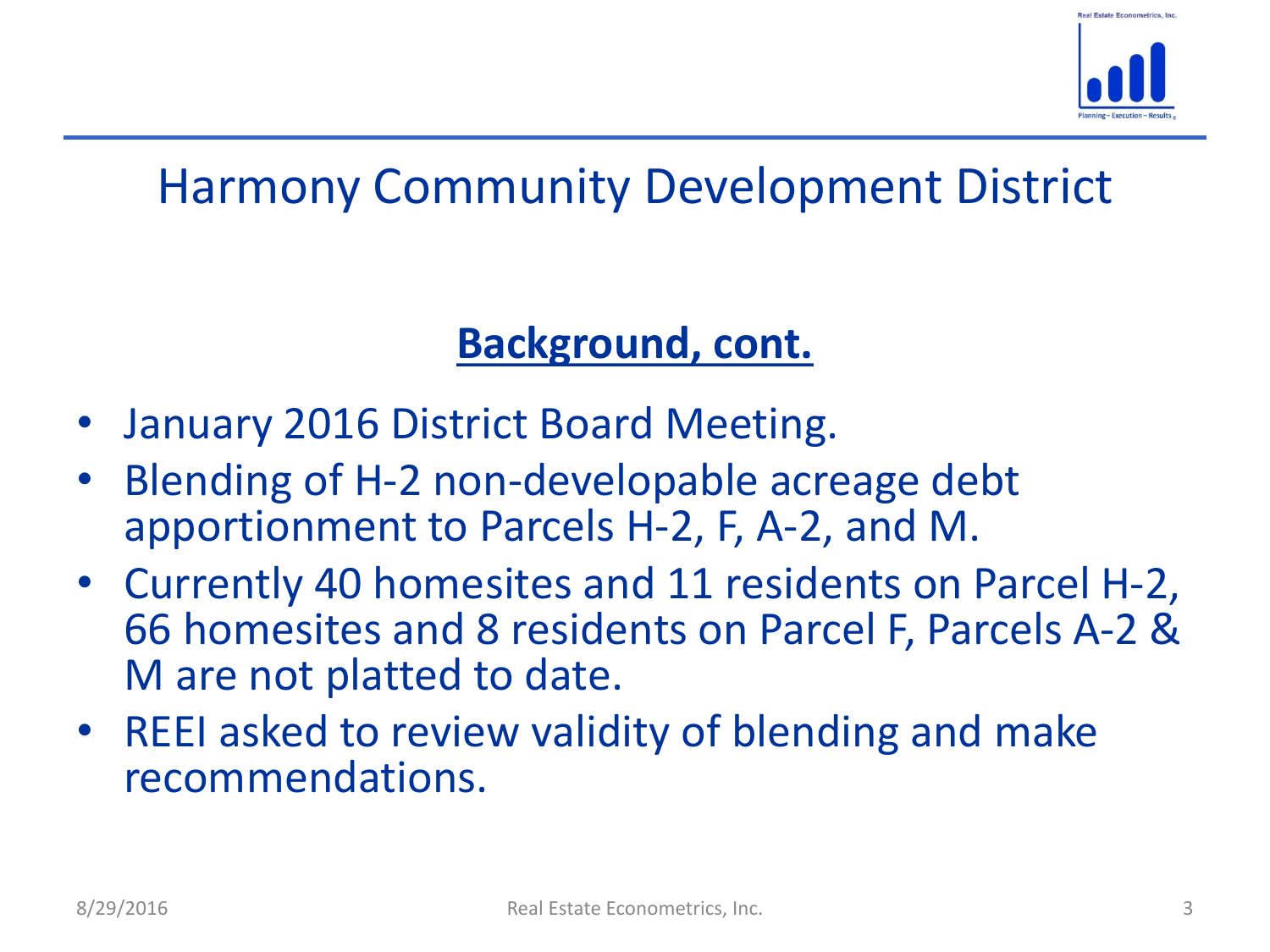

### **Two-Prong Lienability Test for Valid Assessments**

- Special and Peculiar Benefit
- Fair and Reasonable Apportionment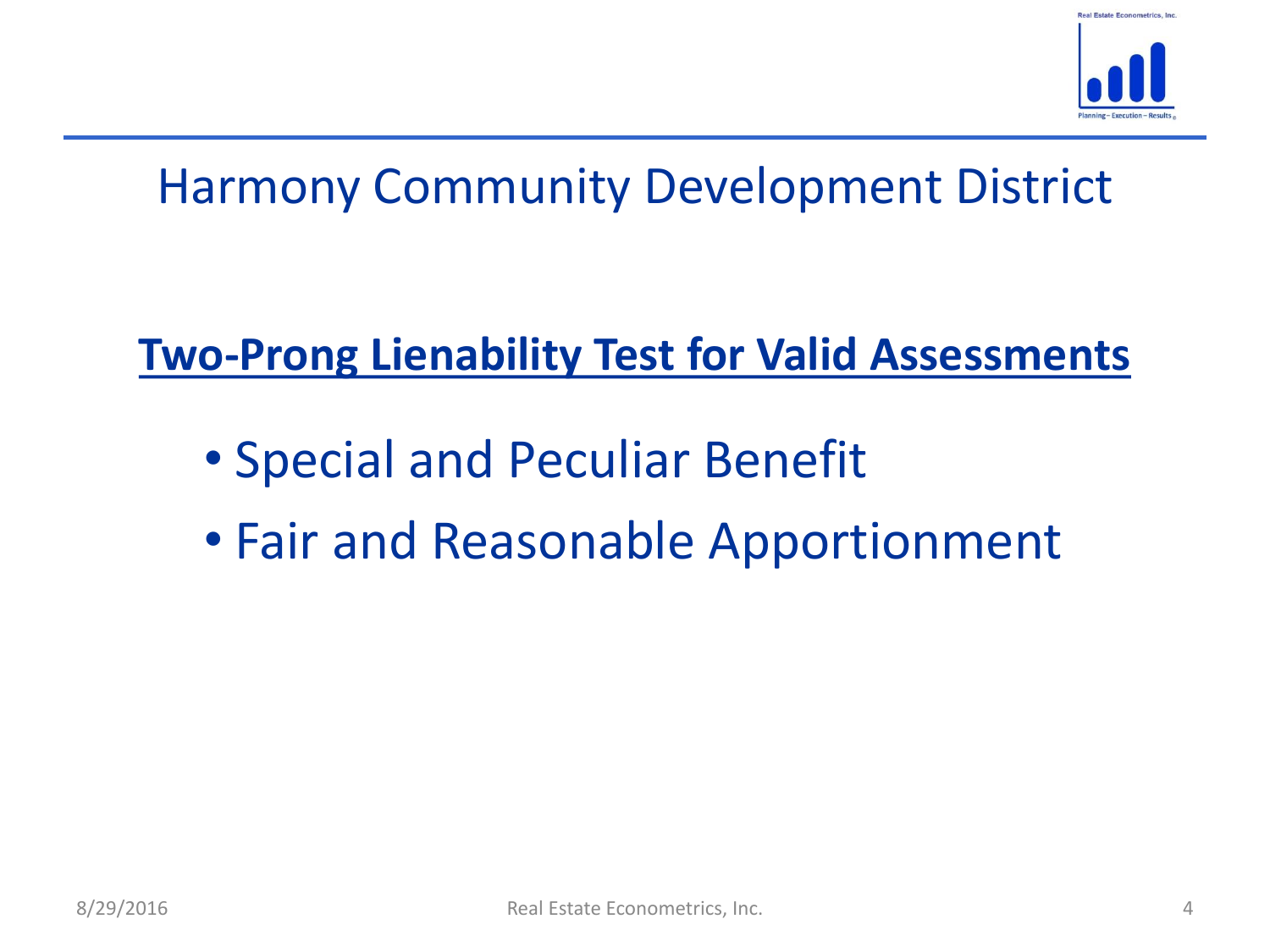

#### **Special and Peculiar Benefit**

- The April 27, 2000 Master Methodology states that the District's systems, facilities and services accrue in differing amounts and are somewhat dependent on the type of land use receiving the special benefit peculiar to those properties which flow from the logical relationship of the improvements to the properties.
- The District methodology uses trip generation measurements and equivalent residential units to determine the special and peculiar benefit to each specific land use.
- The Special and Peculiar Benefits accrued to each property within the Harmony CDD include added use of the property, added enjoyment of the property, and the probability of increased marketability and value of the property. Example.
- These special and peculiar benefits still hold true and have not changed for the land uses in Parcels H-2, F, A-2 and M.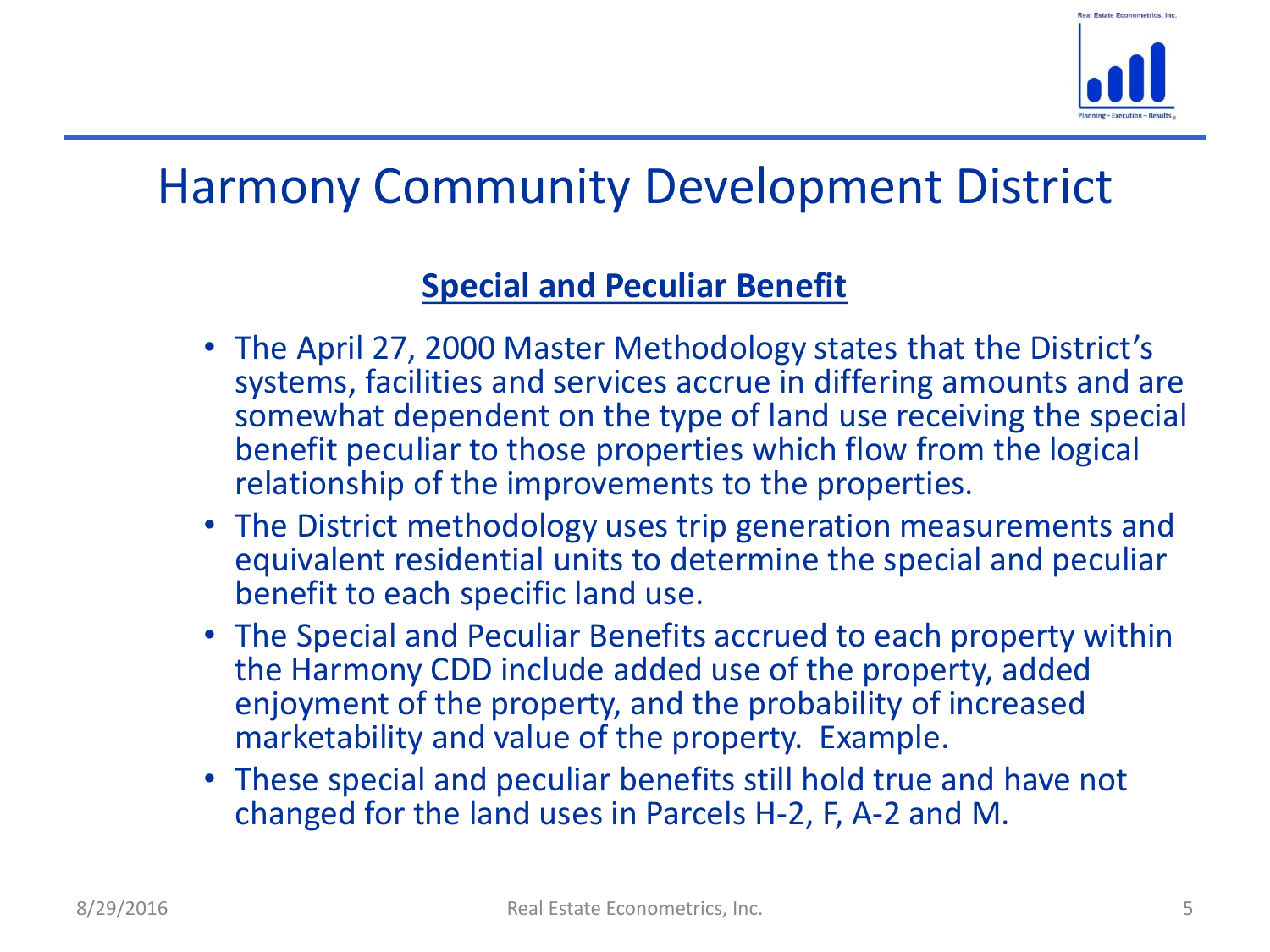

#### **Fair and Reasonable Apportionment**

- The April 27, 2000 Master Methodology also states that the duty to pay the non-ad valorem special assessments is fairly and reasonably apportioned because the special and peculiar benefits to the property derived from the District's Improvements (and the concomitant responsibility for the payment of the resultant and allocated debt) have been apportioned to each property according to the reasonable estimates of the special and peculiar benefits provided consistent with each land use category.
- Again, the District methodology uses trip generation measurements and equivalent residential units to determine the special and peculiar benefit to each specific land use.
- These benefits still hold true and have not changed for the land uses in Parcels H-2, F, A-2 and M. Furthermore, the land uses are all the same in these parcels and the proposed blending makes the proposed assessments fair and reasonable to all the affected land uses.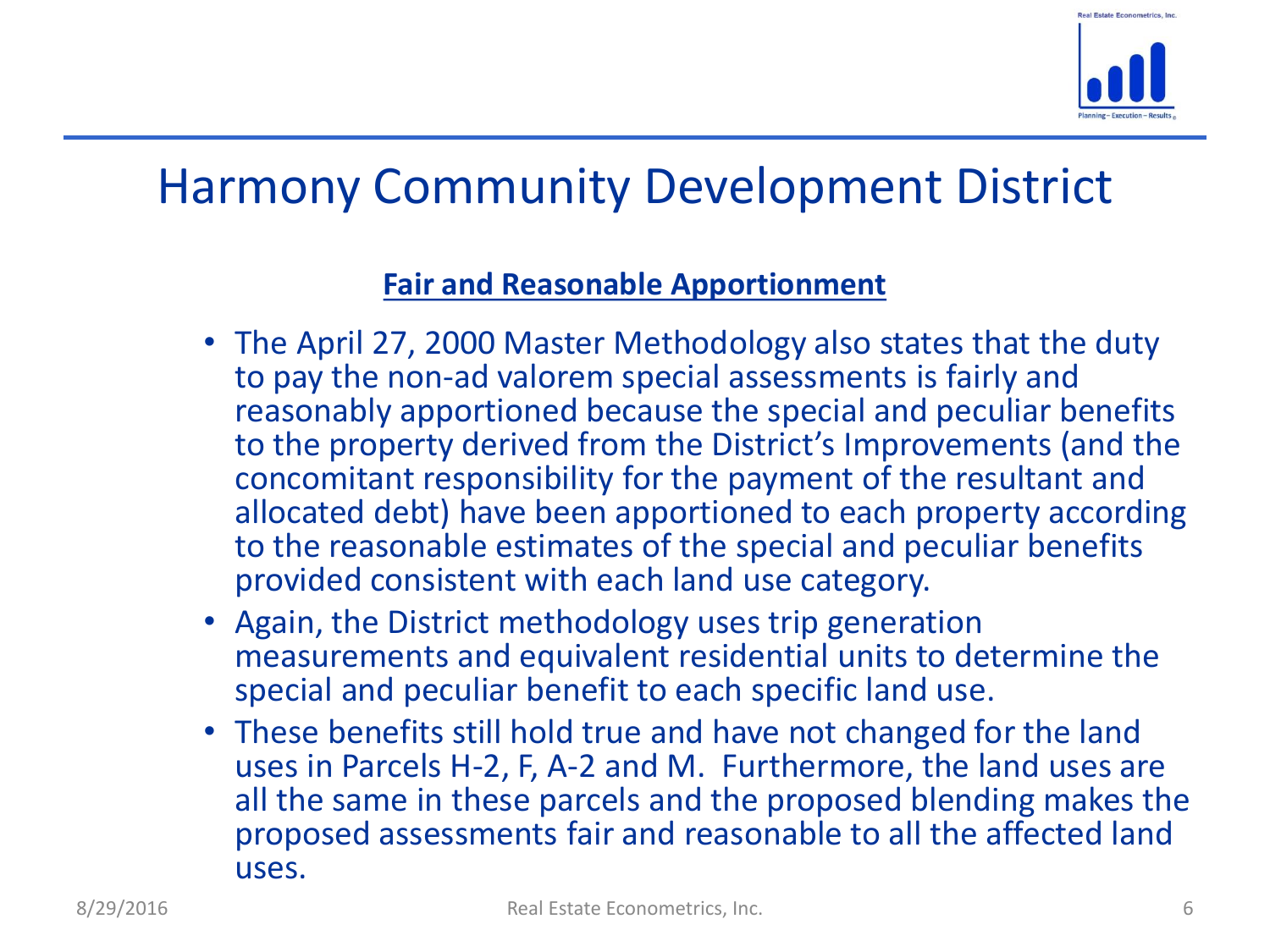

### **Three Additional Tests for Valid Change in Assessments**

- Not to exceed ceiling debt level per acre
- Not to exceed Maximum Annual Debt Service per Unit
- Assessment Increase properly noticed.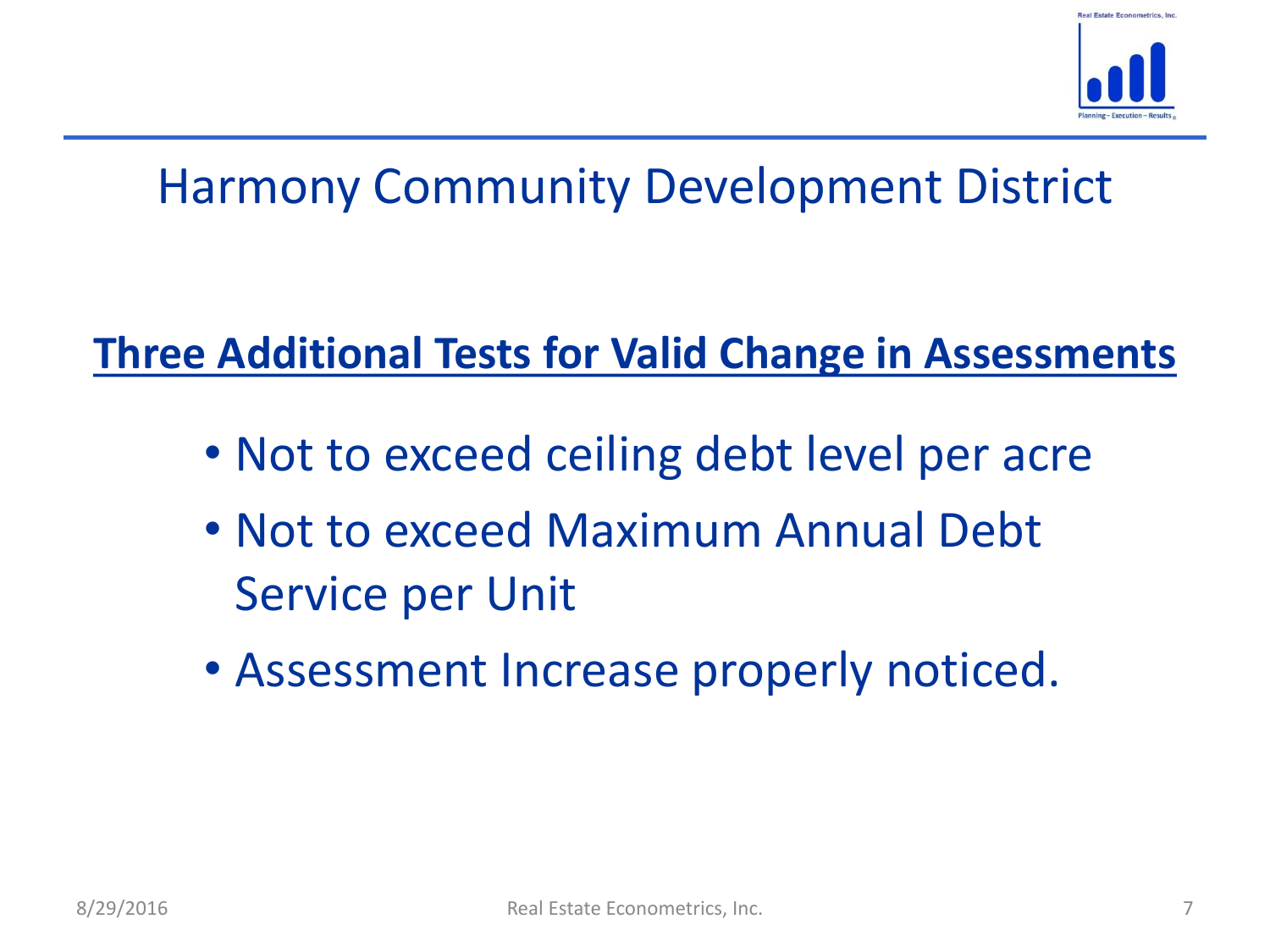

### **Ceiling Debt Level Per Acre for parcels H-2, F, A-2 and M**

- April 27, 2000 Master Methodology debt level not to exceed \$73,519 per acre.
- Current level is \$57,435.56
- Blended level is \$69,098.60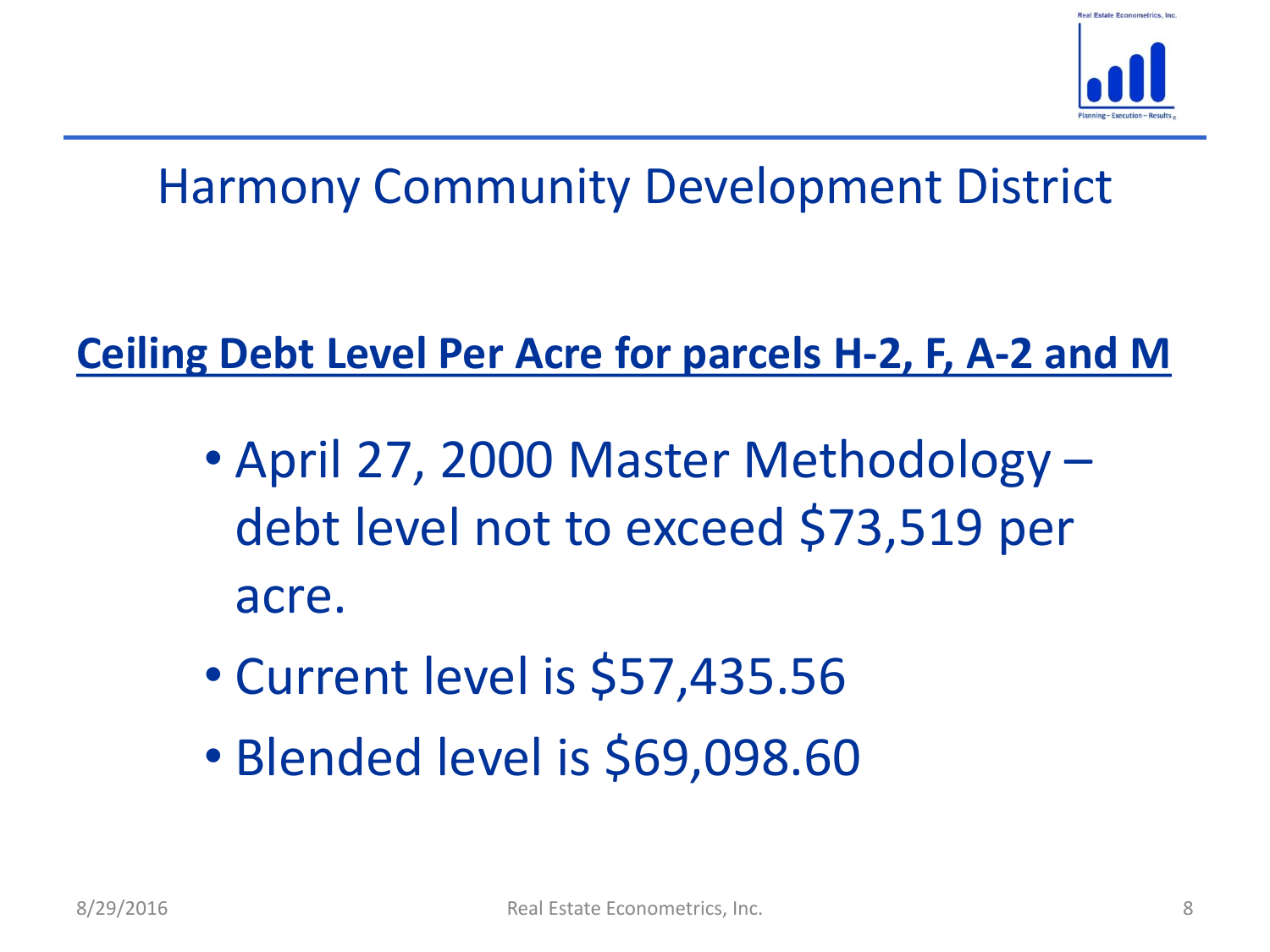

# **Maximum Annual Debt Service per Unit**

- April 27, 2000 Master Methodology Maximum Annual Debt Service per single family unit is \$2,000.
	- Current level

| $H-2$           |            |
|-----------------|------------|
| \$2,554.42      | \$1,385.68 |
| • Blended level |            |
| $H-2$           |            |
| \$1,592.89      | \$1,592.89 |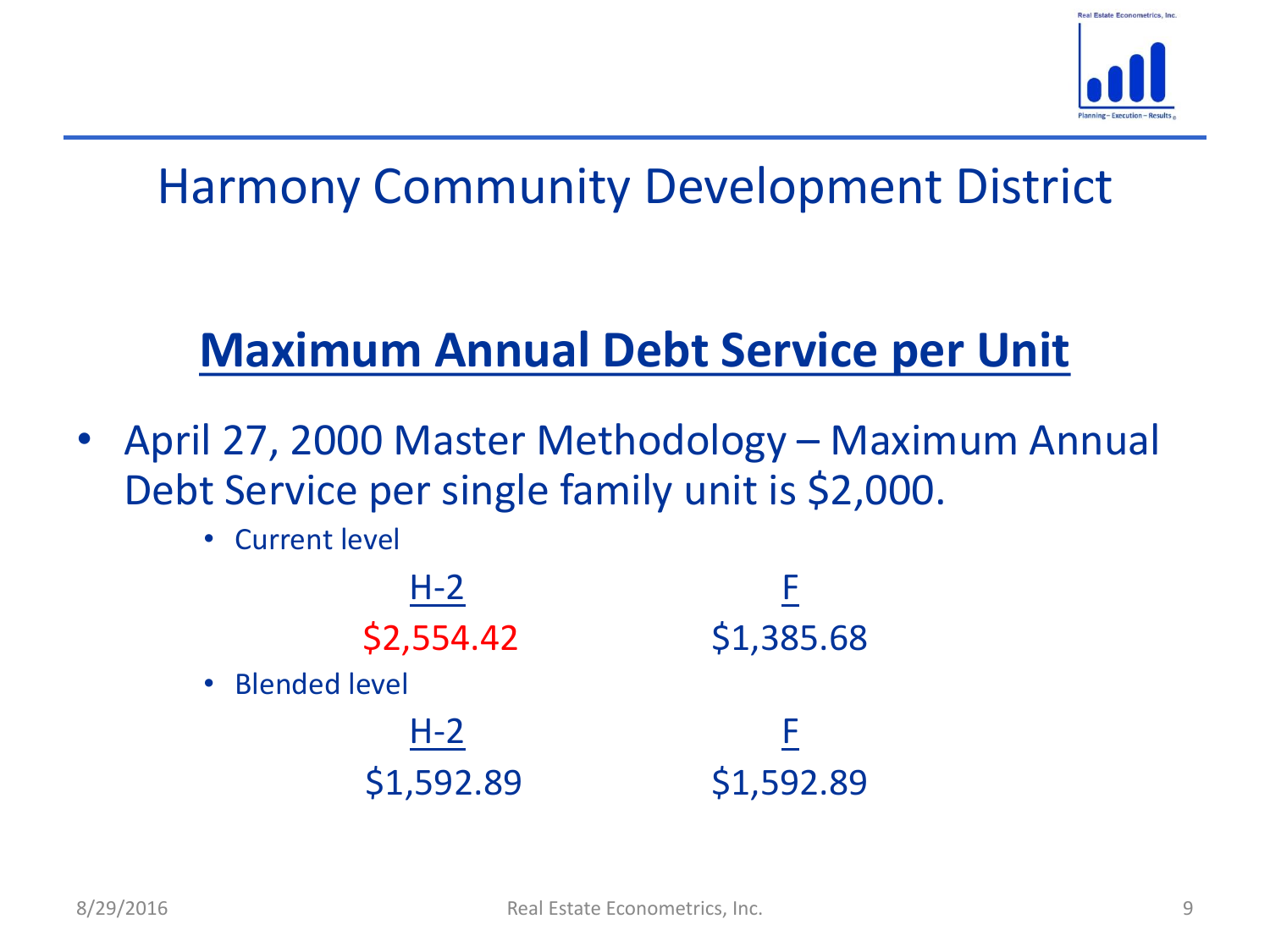

- Assessment Increase Properly Noticed
	- Mailed notice affidavit of mailing
	- Hearing advertised in local publication
	- Public hearing August 25, 2016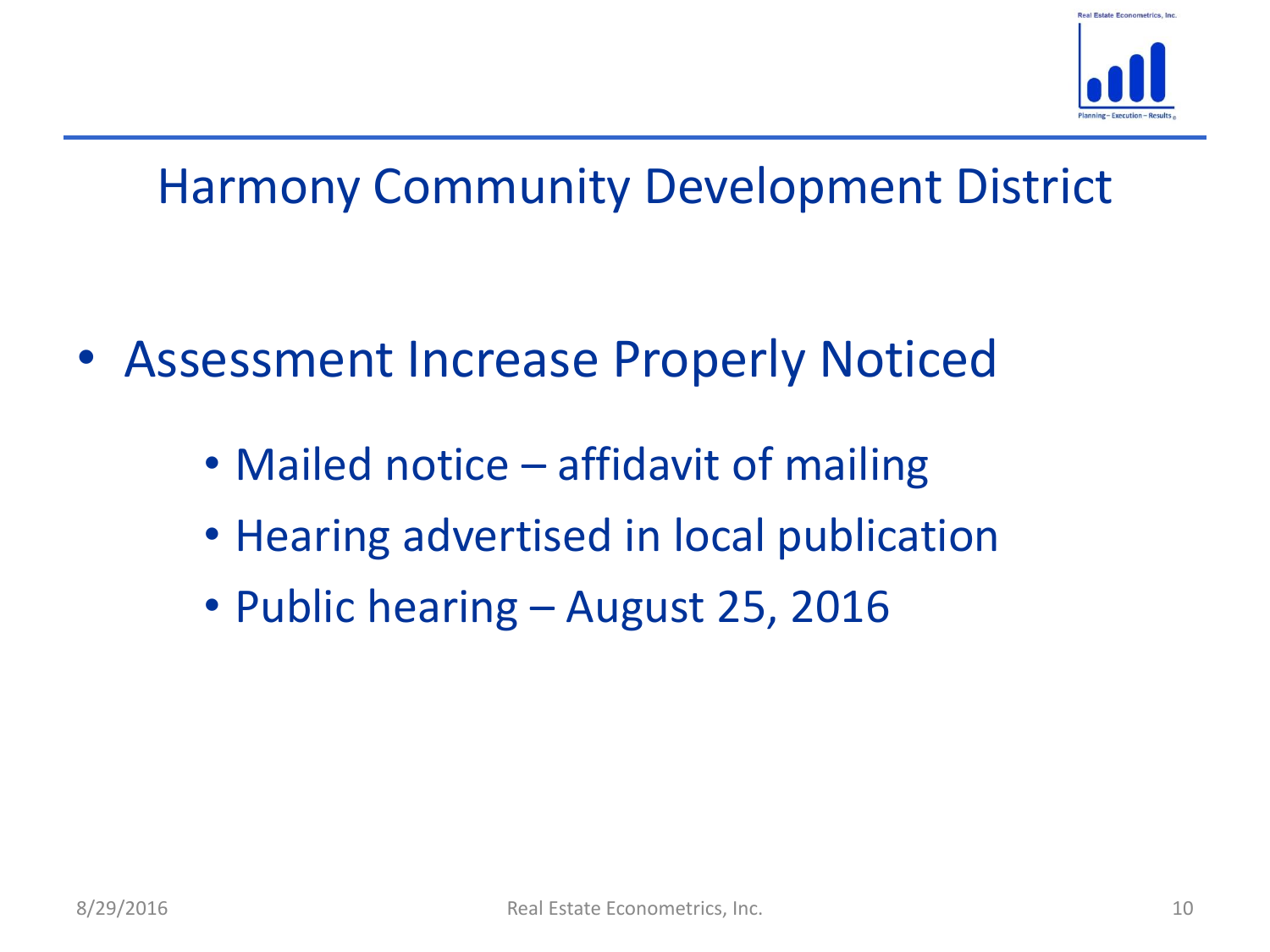

# **Five Tests**

- Special and Peculiar Benefit
- Fair and Reasonable Apportionment
- Ceiling debt level per Acre
- Maximum Annual Debt Service per Unit
- Assessment Increase properly noticed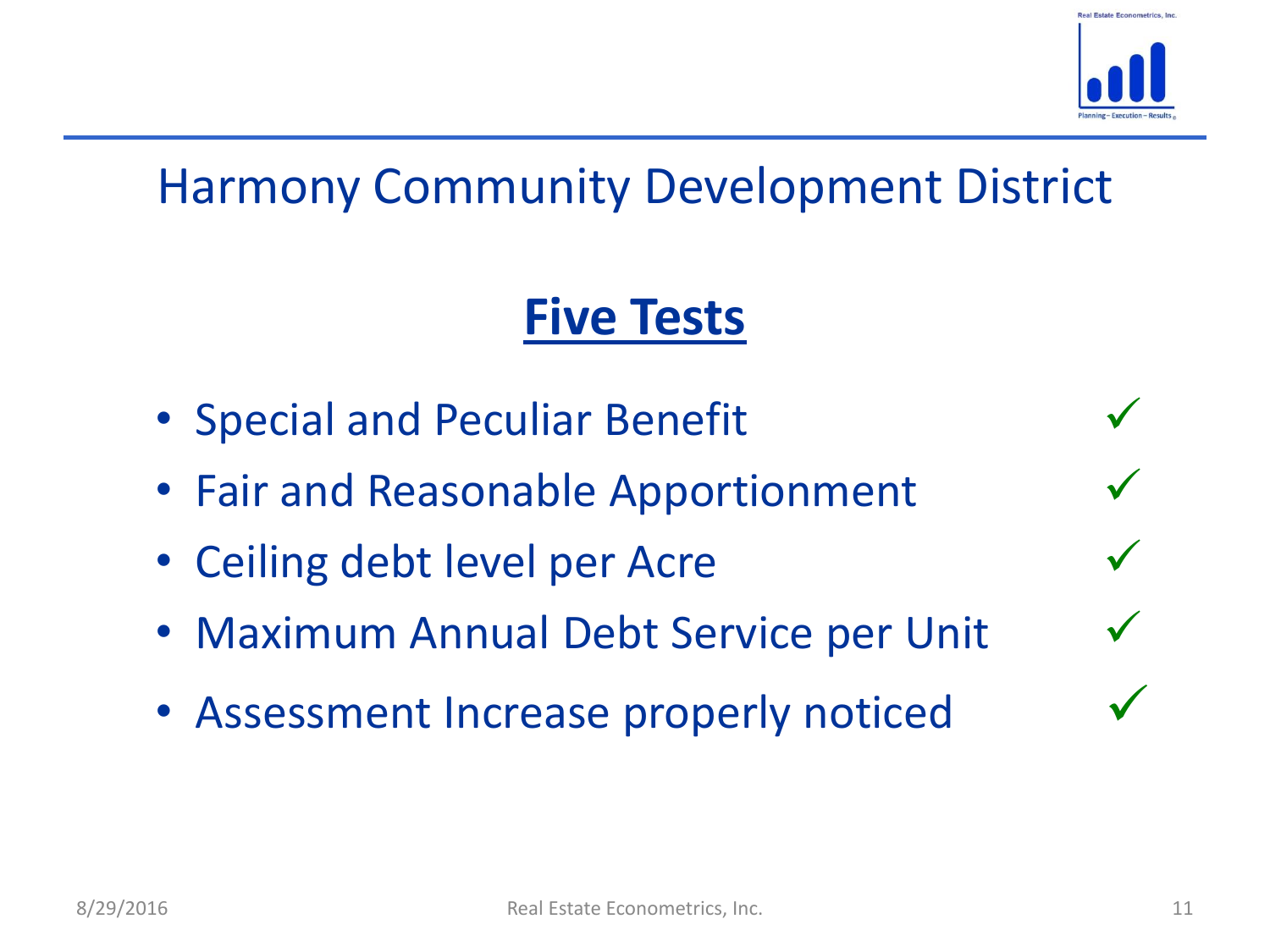

# Harmony Community Development District **RECOMMENDATIONS**

- Assessment Blending is valid passes the five tests.
- Suggest par debt pay down for Parcel F residents and contracted units to current assessment levels
- New assessment levels for remaining Parcel F homesites need to be disclosed.
- All future plats are subject to true up test by District Manager prior to recording per Master Methodology. Manager will report findings to Board.
- Operations and Maintenance budget and assessment study.